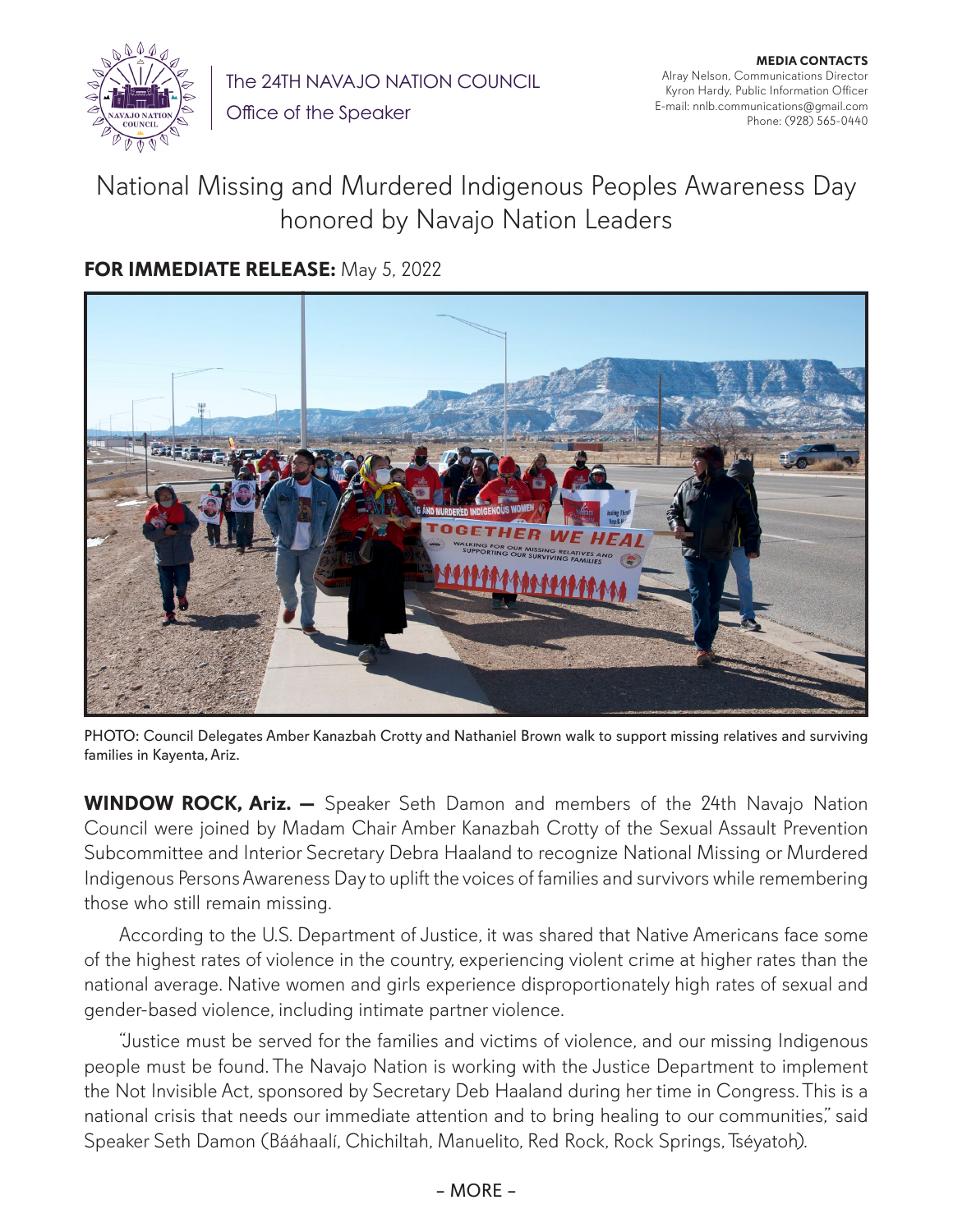Yesterday, President Joe Biden signed a proclamation declaring May 5, 2022, as Missing and Murdered Indigenous Persons Awareness Day. This was an affirmation of the commitment of the federal government to work with tribal communities to address the disproportionately high number of missing or murdered Indigenous people across the United States.

"When our relatives experience violence or go missing, it deeply hurts our communities. This is an ongoing crisis deeply impacting Indian Country where hundreds of our women are going missing and are never found. We stand here on this sacred land knowing that 154 years ago, the generational trauma of violence since the Navajo Long Walk still impacts us. The Navajo Nation says loudly, enough is enough," said Madam Chair Amber Kanazabh Crotty (Cove, Toadlena/Two Grey Hills, Red Valley, Tsé'ałnáoozt'i'í, Sheep Springs, Beclabito, Gad'ii'áhí/Tó Ko'í).

In 2021, the Center for Disease Control and Prevention reported that murder is the thirdleading cause of death among American Indian and Alaska Native women and that rates of violence on reservations can be up to ten times higher than the national average. It was also noted that Native men experience higher rates of violence than other demographic groups, while the LGBTQ+ community is also a target of physical assault.

"In order to restore harmony and begin the healing process for our families, criminal cases must fully be investigated and prosecuted. We appreciate our Diné advocates who worked for decades to develop state, federal, and tribal coordination to bring justice to our Diné relatives. We must bring closure and healing to our missing and murdered relatives across Indian Country." said Vice Chairman Carl Slater (Round Rock, Rock Point, Tséch'izí, Lukachukai, Tsaile-Wheatfields).

According to the Missing and Murdered Indigenous Women and Girls Report, the National Crime Information Center reports that, in 2016, there were 5,712 reports of missing American Indian and Alaska Native women and girls, though the US Department of Justice's federal missing person database only logged 116 cases.

"We are grateful to President Joe Biden, Secretary Deb Haaland, and our Congressional leaders for recognizing Missing and Murdered Indigenous Peoples Awareness Day. In the Diné culture, our women are sacred matriarchs that we respect and honor. There are relatives that are still out there that are not accounted for and we have to work to find them," said Council Delegate Charlaine Tso (Mexican Water, Tółikan, Teec Nos Pos, Aneth, Red Mesa).

In a White House statement, President Biden added, "The Federal Government has an obligation to ensure that cases of missing or murdered persons are met with swift and effective action. My Administration is fully committed to investigating and resolving these cases through a coordinated law enforcement response, as well as intervention and prevention efforts. We are also dedicated to researching the underlying causes of this violence and to working with Native communities to address them."

The Navajo Nation Council supports the establishment of the Missing and Murdered Diné Relatives (MMDR) Task Force that is developing a framework for a proposed MMDR data institute and the development of a missing persons community action toolkit to empower communities.

Earlier this week, Madam Chair Amber Kanazbah Crotty was also honored with the Eleanor E. Roehrig Advocate Award for being an outspoken champion for the MMIWR movement, the elderly, young people, and the LGBTQ+ community.